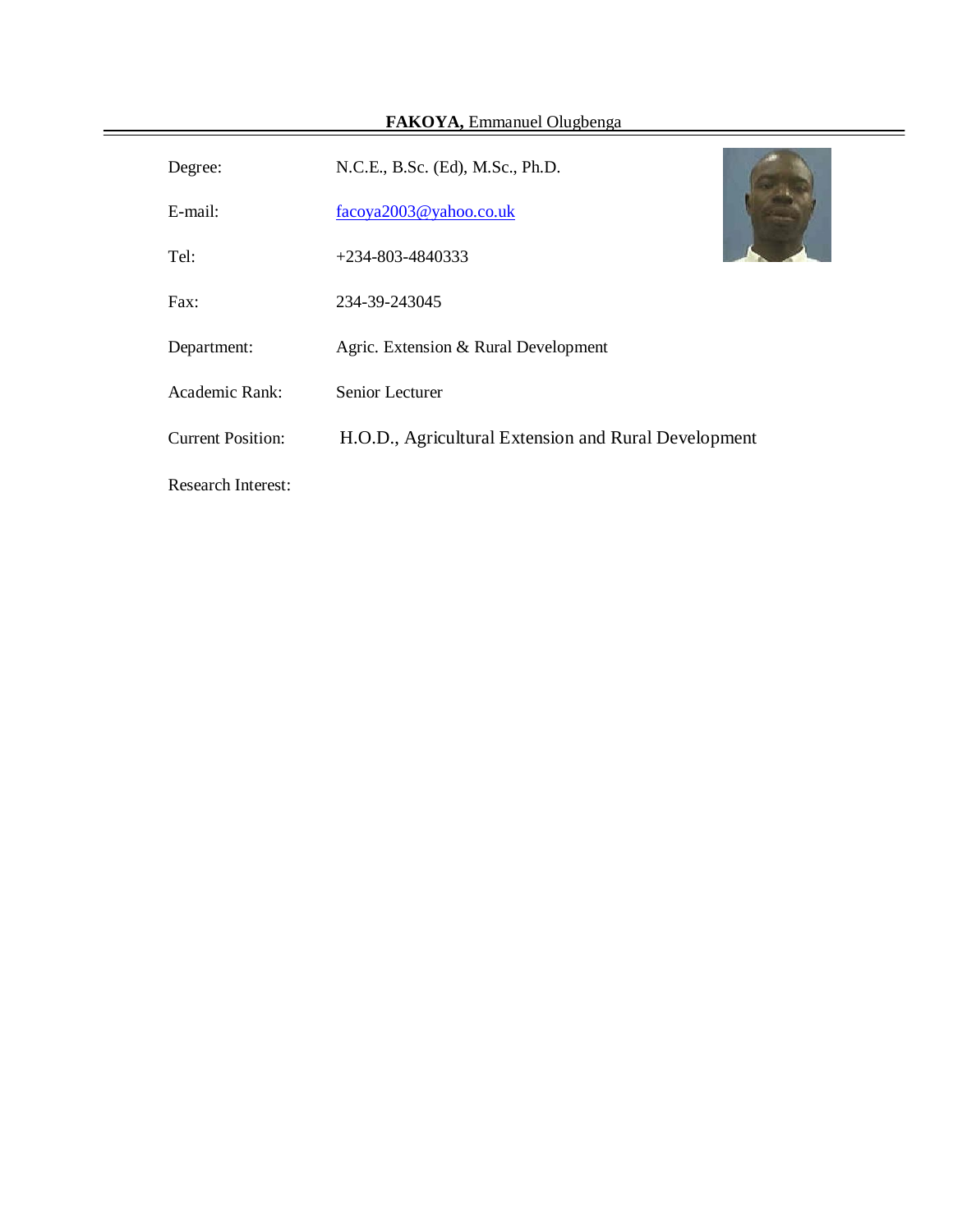## **ACADEMIC DEGREES WITH DATE**

- Ph.D., 2000
- M.Sc., 1997
- B.Sc., 1992
- N.C.E., 1989

### **INSTITUTIONS ATTENDED WITH DATE**

| • University of Ibadan, Ibadan, Nigeria        | 1997 - 2000   |
|------------------------------------------------|---------------|
| • University of Ibadan, Ibadan, Nigeria        | $1995 - 1997$ |
| • University of Nigeria, Nsukka, Enugu State   | $1990 - 1992$ |
| • Ondo State College of Education, Ikere Ekiti | $1986 - 1989$ |

#### **MEMBERSHIP OF PROFESSIONAL BODIES**

- Member, Agricultural Extension Society of Nigeria
- Member, Rural Sociological Association of Nigeria
- Member, Agricultural Society of Nigeria
- Member, Farm Management Association of Nigeria
- Member, The Nigerian Society for Animal Production
- Member, Animal Science Association of Nigeria

# **PRIZES, HONOURS, NATIONAL AND INTERNATIONAL RECOGNITION**

- The Best Student in School of Applied Arts and Sciences during the  $8<sup>th</sup>$  Graduation Ceremony of Ondo State College of Education, Ikere Ekiti, in November 1989.
- A Certificate of Honour was presented being the Best Behaved Member of National Union of Ondo State Students Association, Nsukka Branch.

# **COURSES TAUGHT**

# **UNDERGRADUATE LEVEL**

Nutrition Education **NUT 206**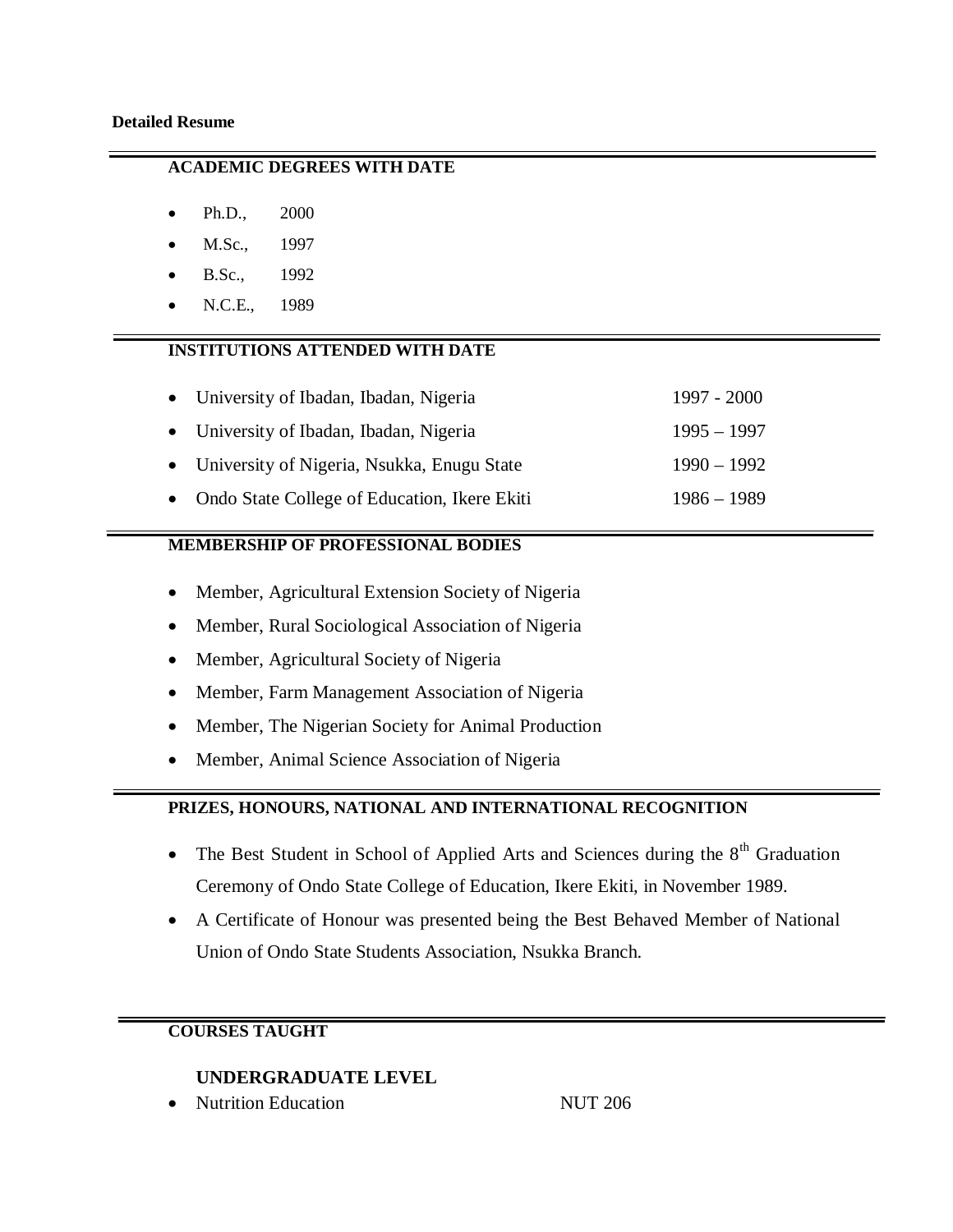|                           | <b>Agricultural Extension Services</b>                    | <b>PUB 209</b>   |                |  |  |
|---------------------------|-----------------------------------------------------------|------------------|----------------|--|--|
|                           | <b>Agricultural Extension Practices</b>                   | <b>FPY 410</b>   |                |  |  |
|                           | Agricultural Extension Administration, Mgt. & Supervision |                  | <b>ARD 503</b> |  |  |
|                           | Social processes and Systems                              | <b>ARD 506</b>   |                |  |  |
|                           | <b>Forest Extension and Education</b>                     | <b>FRM 506</b>   |                |  |  |
|                           | Seminar I                                                 | <b>AGS 597</b>   |                |  |  |
|                           | Seminar II                                                | <b>AS\GS 598</b> |                |  |  |
| <b>POSTGRADUATE LEVEL</b> |                                                           |                  |                |  |  |
|                           | Principles and Practice of Agricultural                   |                  |                |  |  |

| • Extension and Rural Development        | <b>ARD 701</b> |
|------------------------------------------|----------------|
| • Social Statistics and Computer Science | <b>ARD 707</b> |
| • Organisation and Administration of     |                |
| • Community Development                  | <b>ARD 718</b> |

# **RESEARCH CONDUCTED**

#### **PUBLICATIONS**

#### **UNPUBLISHED THESIS/DISSERTATION**

- 1. Identification of Skills needed by Secondary School Teachers, towards self employment in Ifedore LGA of Ondo State. (1992)
- 2. Participation of Local Associations in self help projects in Ifedore LGA of Ondo State. (1997)
- 3. Farmers' use of sustainable Land management Practices in Ondo State, Nigeria. (2000) Articles in Learned Journals

#### **ARTICLES IN LEARNED JOURNALS**

1. APANTAKU, S.O. AND **E.O. FAKOYA** (2000): "Influence of Community base Association in promoting development in rural Areas of Southwest Nigeria. *Journal of extension Systems, V*ol. 16, june 2000. Pp. 23-28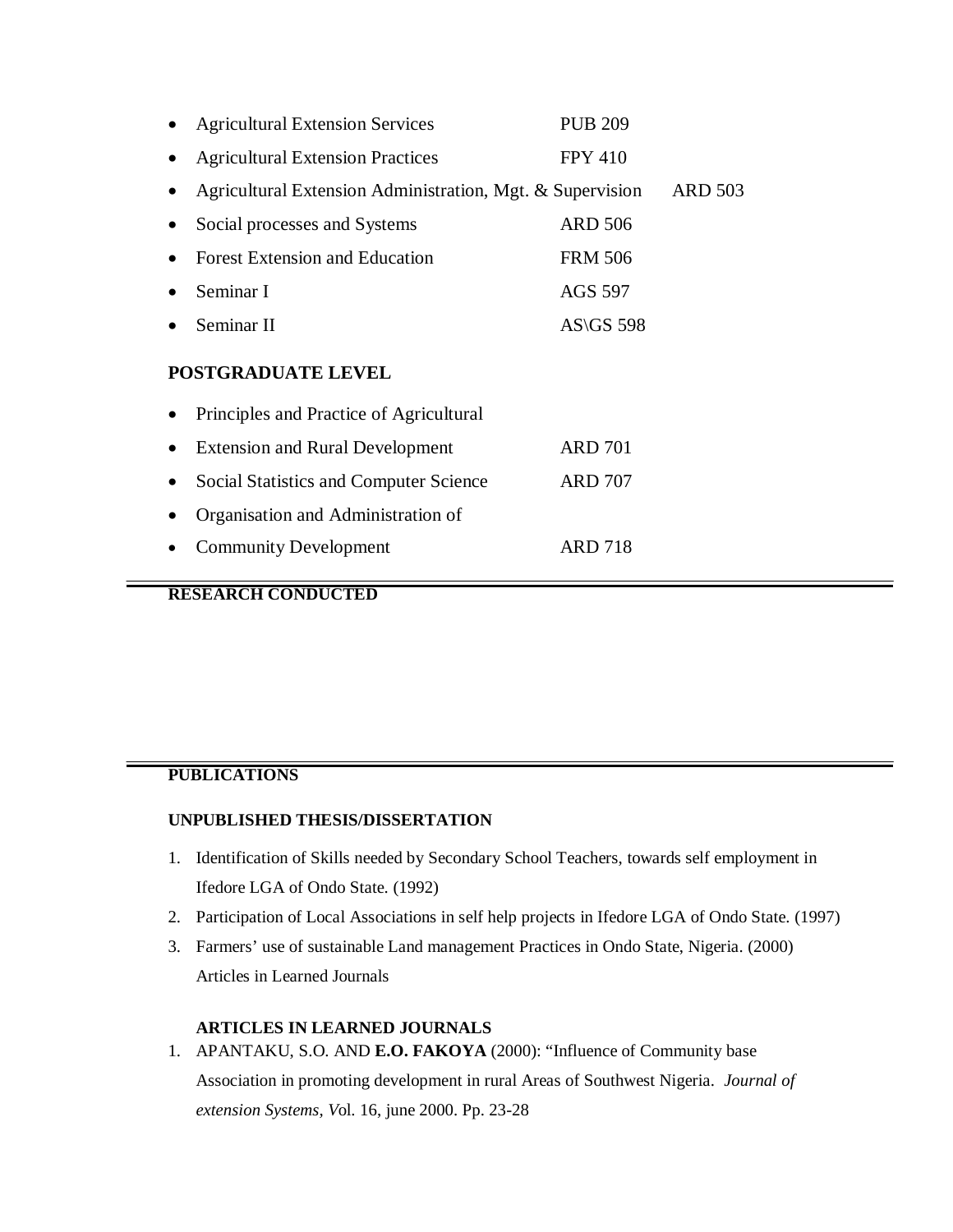- 2. APANTAKU, S.O., C.I. SODIYA, F.S. APANTAKU AND **FAKOYA E.O.** (2000): "Alternative Internal Source of Funds for Extension service in Ogun State, Nigeria. *Journal of sustainable Agriculture.* Vol. 17 (1) pp. 37-54,
- 3. APANTAKU, S.O., **FAYOKA, E.O**. AND SODIYA, C.I. (2002): "Stakeholder groups willingness to counterpart fund Agricultural extension services in Ogun State, Nigeria. *Journal of extension Systems.* Vol. 18, No1, Pp. 73-88
- 4. OLORUNTOBA, A AND **FAKOYA E.O.** (2002): "Constraints to the Increased Fishing Productivity of Women in Rural peri-urban setting of Lagos State, Nigeria. *Journal of extension Systems.* Vol. 19, No. 2, Pp. 60-71, Web: http://jesoline.org
- 5. **E.O. FAKOYA**, OJO, D.K. AND O.B. OYESOLA (2002): " Categorization of Farmers in Relation of Sustainable Land Management Practices in Ondo State. An International *Journal of Agriculture Sciences, Science Environment and technology Series* A Vol. 2 No. 2 Pp 29-36
- 6. **E.O. FAKOYA** AND YACOUBA MATO (2003): "Factors Affecting the use of Inorganic based Fertilizers by Farmers in Zinder State of Niger republic. An International *Journal Agricultural Science, Science, Environment and Technology Series* A Vol. 3 No. 1 pp. 7-13
- 7. C.G. AJALA, **E.O. FAKOYA** AND A.O. AJALA (2003): Women's Scale Business Activities towards poverty alleviation in Ibadan North LGA of Oyo State. An International *Journal of Agricultural Science environment and Technology series* A Vol. 3 No. 1 pp. 1-6
- 8. L.O. OGUNSANMI, J.O. SAKA, C.A. AFOLAMI, D.K. OJO AND **E.O. FAKOYA** (2003): "Effect of downy mildew resistance maize technology on farmer's yield and income in downy endemic area of Nigeria. An international *Journal of Agricultural Science, Science environment and technology Series A* Vol. 3 No 1 Pp. 15-22
- 9. OLORUNTOBA, A. AND **E.O. FAKOYA** (2003): "Socio-economic indicators of Adultfemale in rural communities of Nigeria. *Journal of extension Systems* Vol. 19 No.2 Pp. 48- 57
- 10. APANTAKU, S.O. OLORUNTOBA, A. AND **E.O. FAKOYA** (2003): "Farmers' involvement in agriculture problem identification and prioritization in Ogun State, Nigeria. *Journal of Agricultural Extension* Vol 32 Pp. 45-59
- 11. **FAKOYA, E.O.** (2004): "Ondo State Farmers' constraints to use of sustainable land management practices. An International *Journal of Agricultural Sciences, Science Environment and Technology Series* A Vol. 4 No.3 (in press)
- 12. **FAKOYA, E.O.** (2004): "Farmers use of improved poultry management practices in Osun State, Nigeria. An International *Journal of Agricultural Science, Science environment And technology series* A vol. 4 No.3 (in Press)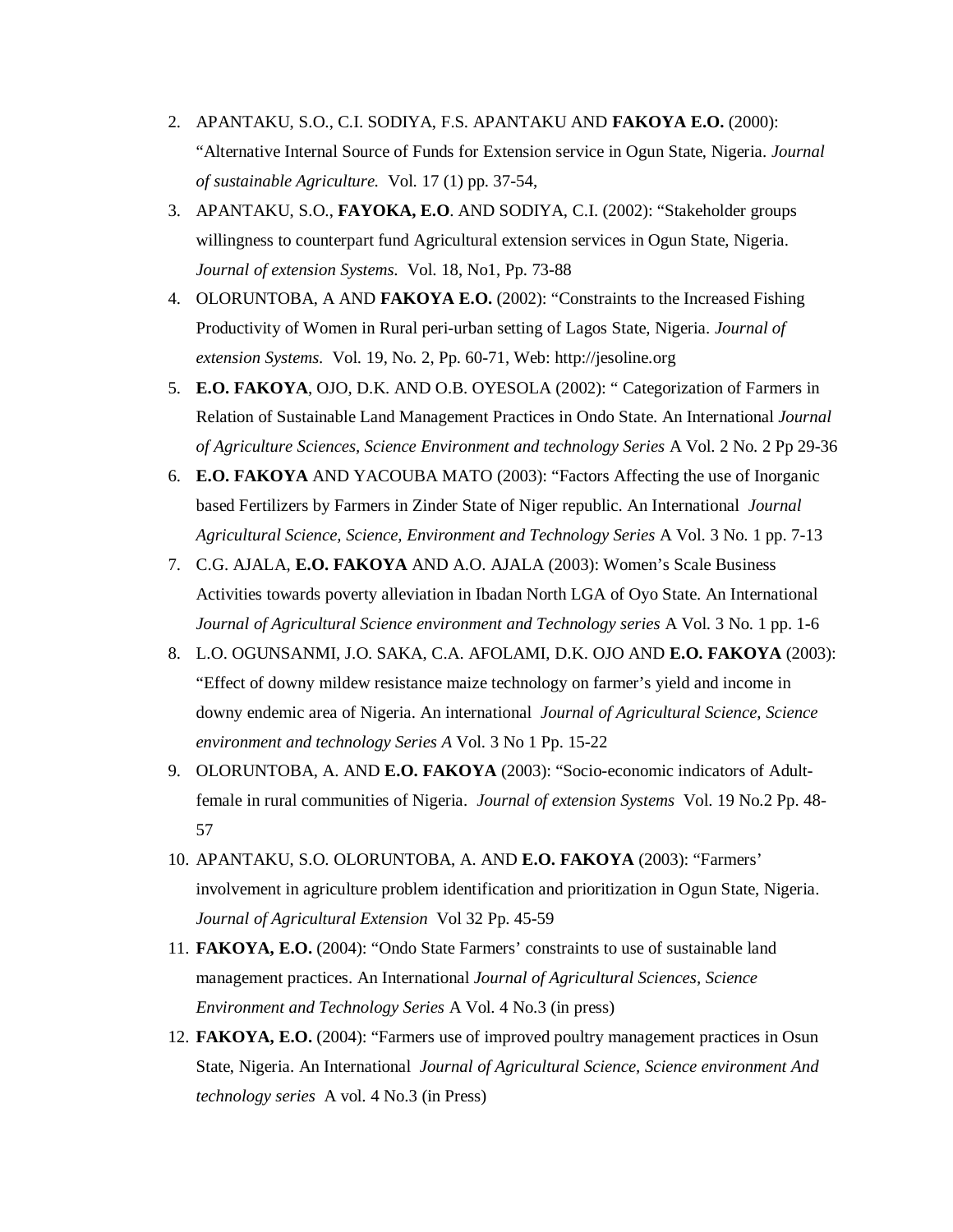- 13. **FAKOYA, E.O.** (2004): "Women's participation in sustainable crop farming activities in Ogun State, Nigeria. *Moore Journal of Agricultural Research* Vol. 5 No. 1 Pp. 67-73
- 14. **FAKOYA, E.O.** (2004): "Extent of use of sustainable land management practices by farmers in Ondo State. *Moore Journal of Agricultural Research* Vol. 5 No. 2 Pp. 180-187
- 15. **FAKOYA, E.O.** (2005): "Farmers use of indigenous knowledge system (IKS) for selected arable crops production in Ogun State. *Journal of Agriculture forestry and Fisheries* Vol. 6 No. 1 pp. 10-14
- 16. **FAKOYA, E.O**., APANTAKU, S.O. AND F.O. ADERETI (2006): "Gender Involvement in Arable Crop Cultivation and its contributions to Household Food Security in Ogun State, Nigeria. *Research Journal of Social Science* Vol. 1 No.1 Pp. 1-4
- 17. PHILLIP, D.A.O., OLORUNTOBA, A., **FAKOYA, E.O**., PHILLIP, B., ASHAOLU, O. AND ALOGBA, L. (2006): "Agricultural Price Haggling: A case study of beef ratail pricing in Ogun State of Nigeria. *China Agricultural economic review* Vol. 4 Pp. 494-507
- 18. **FAKOYA, E.O**. ADEDIRAN, M.O. AND GBADEBO, K.O. (2006): "Contact farmers participation in transfer of Agro-forestry Technologies Ekiti State, Nigeria. *Nigerian journal of forestry Vol.* 36 (2) pp. 108-115
- 19. **FAKOYA, E.O**., M.U. AGBONLAHOR AND A.O. DIPEOLU (2007): "Attitude of Women farmers Towards Sustainable Land Management Practices in South-Western Nigeria. *World Journal of Agricultural Sciences* Vol. 3 No.4 Pp. 536-542
- 20. **FAKOYA, E.O.** AND F.O. ADERETI (2007): "Gender involvement in Fadama Farming activities in Ogun State, Nigeria. *Journal of Agricultural extension* Vol. 10 2007 pp. 151-159
- 21. **FAKOYA, E.O.** (2007): "Utilization of Crop Livestock Production Systems for sustainable Agriculture in Oyo State Nigeria. *Journal of Social Science* Vol. 15 No. 1 pp. 31-33
- 22. **FAKOYA, E.O.,** S.O., APANTAKU, O.B. OYESOLA (2000): "Participation of Association of Community Development projects in Ifedore LGA of Ondo State. Proceedings of the Tenth Annual Conference of the Nigerian rural Sociological Association held at the Conference centre Obafemi Awolowo University, Ile-Ife, Nigeria  $6<sup>th</sup> - 10<sup>th</sup>$  February 2000 Pp. 11-16
- 23. **FAKOYA, E.O.** (2002): "Assessment of Livestock Systems on crop Residues and Legume in the Humid Zones of Nigeria. Proceedings of the  $27<sup>th</sup>$  Annual conference of Nigeria Society for Animal Production. Held at FUTA Akure in March 17<sup>th</sup> 21<sup>st</sup> 2002 Pp. 374-376
- 24. OYESOLA, O.B., J.O. OLADELE AND **E.O. FAKOYA** (2002): "Awareness of improved methods of goat rearing by Rural Dwellers at Egbada LGA of Oyo State. Proceedings of the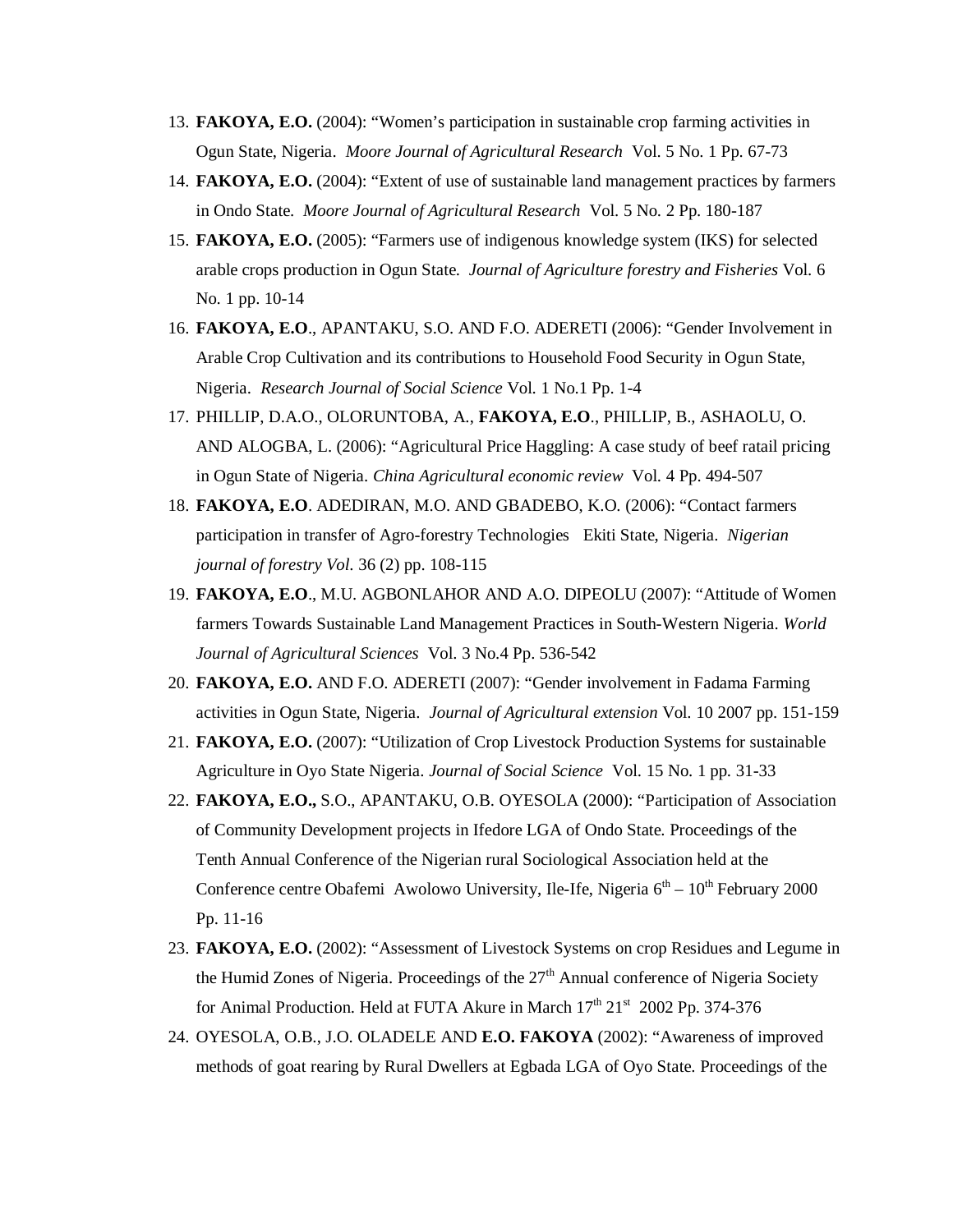$27<sup>th</sup>$  Annual conference of Nigeria Society for Animal Production. Held at FUTA Akure in March 17<sup>th</sup> 21<sup>st</sup> 2002 Pp. 377-379

- 25. OLADELE, J.O., **E.O. FAKOYA** AND O.B. OYESOLA (2002): "Socio-economic aspect of the management to manage disease by small ruminant farmers in Ido LGA of Oyo State. Proceedings of the  $27<sup>th</sup>$  Annual conference of Nigeria Society for Animal Production. Held at FUTA Akure in March  $17^{\text{th}}$   $21^{\text{st}}$  2002 Pp. 390-392
- 26. **FAKOYA, E.O.** AND ENIOLA FABUSORO (2002): "Identification of Information needs of farmers in Rabbits Production in Ondo State. Proceedings of the  $7<sup>th</sup>$  Annual Conference of Animal Science Association of Nigeria, held at UNAAB in September 16<sup>th</sup> 19<sup>th</sup> 2002 Abeokuta Pp. 229-301
- 27. OMOTAYO, A.M. AND **FAKOYA, E.O.** (2004): " Non-parametric statistics for Agricultural Research in T.A. Olowu (editor) Research Methods in Agricultural Extension published by Agricultural Extension Society of Nigeria Chapter 12 Pp. 237-281
- 28. **FAKOYA, E.O.** (2004): "Gender Analysis of sustainable Agricultural practices by Crop Farmers in Ondo State. Proceedings of  $12<sup>th</sup>$  Annual Conference of Environment and behavior Association of Nigeria (EBAN) held at the University of Agriculture, Abeokuta in November,  $24^{\text{th}} - 26^{\text{th}}$  2006 Pp. 210-214
- 29. **FAKOYA, E.O.** OLORUNTOBA, A. ASHAOLU, A.O. AND ADEWUYI, A.S. (2006): "Women farmers and Household food Security Odeda LGA of Ogun State. *Proceedings of*  2<sup>nd</sup> Annual Conference of School of Agriculture and Agricultural technology FUTA held on May  $24^{th}$  2006 Pp. 210-214
- 30. **FAKOYA, E.**O. (2007): "Categorization of farmers in relation to their use of sustainable environmental management practices in Ogun State". *Proceedings of the eleventh Annual national Conference of the Agricultural extension Society of Nigeria 3rd 6 th April*, 2006 pp. 103-110
- 31. **FAKOYA, E.O.** AND M.O. UMUNNA (2008): "Socio economic characteristics of poultry farmers in Abeokuta South LGA of Ogun State. *Proceedings of 33rd Annual conference of Nigeria Society for Animal Production* held at Olabisi Onabanjo University Yewa campus Ayetoro in March 2008 Pp. 278-281

32. **FAKOYA, E.O.** C.I., SODIYA, C.I. ALARIMA AND A.M. OMOARE (2008): "Information needs of Farmers in grass-cutter production for improving performance in Ona-Ara LGA of Oyo State. *Proceedings of 33rd Annual conference of Nigerian Society for Animal production* held at Olabisi Onabanjo University, Yewa campus Ayetoro in March Pp. 300-303